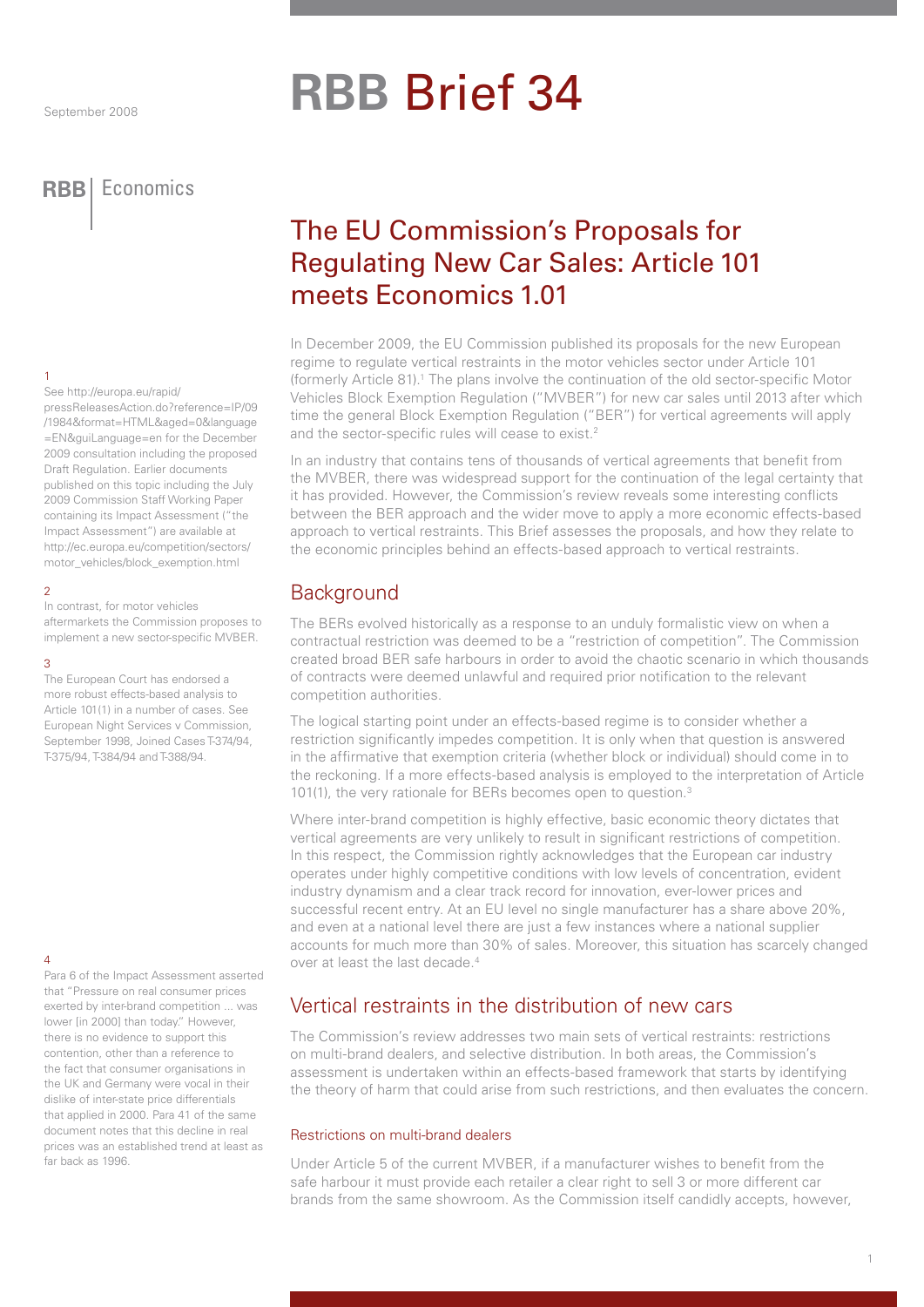#### 5

Ironically, where multi-brand dealers do exist in these remote areas, they raise potentially serious issues of suppression of inter-brand competition, since a single seller can become responsible for the retail pricing decisions across a number of what would otherwise be competing brands of car. The 1% figure cited for multi-brand retailers relates to dealers selling multiple brands from a single showroom. It is much more common for dealer groups to sell multiple brands through separate showroom outlets.

#### 6

In its evidence to the Commission, the Korean Hyundai-Kia Automotive Group did express the view that multi-brand retailing is important for new entrants, but the Commission noted that its two brands have both achieved successful market penetration despite the fact that they have chosen a sales strategy in which each brand has its own dedicated showrooms in Europe.

#### 7

Para 95 of the Commission's Impact Assessment comments that: "Experience has shown that attempts to regulate complex issues through hardcore provisions all too often lead to counterstrategies aimed at circumventing those provisions."

#### 8

Such black-listed restrictions are termed "location clauses".

#### 9

There is also at least a theoretical risk that by making the retail distribution more orderly, manufacturers can use selective distribution as a way to facilitate interbrand collusion, but given the evidence on vigorous inter-brand competition and differentiation in the market the Commission dismisses this hypothetical concern.

#### 10

This proposition remains valid unless interbrand collusion concerns, or some valid post-Chicago theory of harm, applied. But the Commission's assessment does not identify these as serious concerns in the new cars sector.

this policy of actively encouraging multi-brand car dealers has been conspicuously unsuccessful on at least three counts.

First, the policy has failed completely in its objective of encouraging multi-brand outlets. Despite the fact that almost all retail agreements sign up to the MVBER terms, only 1% of car sales throughout Europe take place from multi-brand showrooms, and even these instances (which apply mainly in very sparsely populated areas such as parts of the Nordic region) have probably not been influenced by the MVBER.<sup>5</sup>

Second, despite this absence of multi-brand outlets, the Commission recognises that the main market failure that could justify forcing manufacturers to open up their retail arrangements to rival brands – the possibility of foreclosure if new suppliers find themselves unable to gain access to effective retail distribution – has not come to pass. It is plausible to construct such theories of harm in industries where smaller suppliers need to be stocked alongside established rivals and to gain distribution across a high share of the available outlets in order to compete viably, but these concerns clearly fail to apply to the sale of new cars. There already exists a wide choice of existing brands, many of them with very low brand shares, which operate on the basis of single brand retailers. Indeed, the Commission notes that recent entry by new car brands (notably Kia and Hyundai) has occurred successfully within a system of single-brand retailing.6

Third, and quite apart from the fact that its intervention has done no good, the attempt to encourage multi-brand retailing appears to have done serious damage to the efficiency of distribution in the motor vehicles sector.<sup>7</sup> The Commission reports that fear of other manufacturers free-riding on retail level investments has caused manufacturers to overspecify the investments that retailers must undertake in order to sell their brand. One trade association estimated that this had resulted in dealer fixed costs being some 20% above the level they ought to be in a competitive environment. The Commission's review provides insufficient evidence to substantiate this estimate, but if it is even half true it would suggest that the MVBER has resulted in a huge regulatory deadweight loss that consumers will ultimately have had to suffer.

#### Restricting intra-brand competition through selective distribution

The MVBER exempts quantitative selective distribution systems provided the manufacturer's market share is below 40%. Most car manufacturers have taken advantage of this safe harbour by directly limiting the number of new car dealers selling their brand. However, in order to comply with the MVBER, manufacturers have been obliged to remove any restrictions preventing dealers from opening new outlets, even if they are close to existing dealers of the same brand.<sup>8</sup>

Plainly, when a manufacturer restricts the number of retailers selling its brand, it will shelter those retailers from an element of direct competition they would otherwise have faced from rival retailers of that same brand. This protection would give rise to consumer harm if it allowed the retailers in question to sustain their margins above competitive levels.<sup>9</sup> However, manufacturers have a strong incentive not to provide retailers with more protection than is required to finance the optimal level of pre-sales service. Any manufacturer who misjudges this equation will make the consumer price for its brand higher than it needs to be without any benefit to the manufacturer. As such, inter-brand competition controls this problem and there is no need to employ competition law intervention to impose a regulatory solution.10

There is also a clear pro-competitive efficiency rationale for providing retailers some protection. Retailers need incentives to invest in pre-sales service amenities such as physical showroom facilities and the option to test drive cars. Whilst these investments are potentially beneficial for both manufacturers and consumers, they also pose a clear risk of free-riding from other retailers who could adopt a strategy of failing to provide such services but instead compete on price to undercut the retailers who do incur these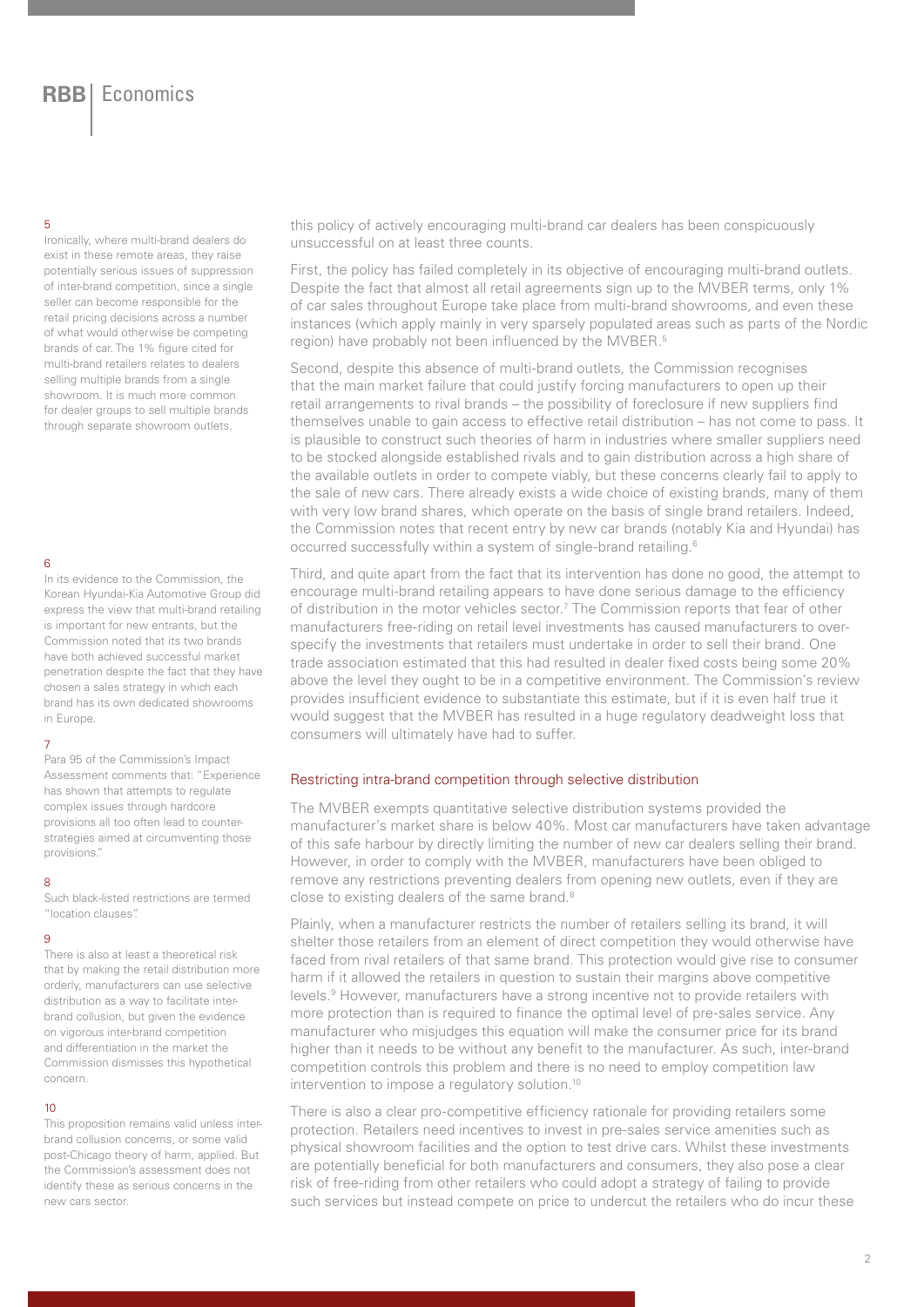11

See para 80 of the Commission's Impact Assessment.

#### 12

The provision of pre-sales services such as test drive facilities clearly has the potential to boost demand for a brand. But if the incentive for dealers to provide such service is undermined by free riding, the optimal level of such service will be withheld and the demand boost foregone, reducing the welfare of both consumers and the affected manufacturer.

#### 13

This preoccupation is seen in the regular publication by the Commission of a survey on new car prices across the EU, which highlights inter-state price variations. The Commission's assessment notes that exmanufacturer car price differentials have widened over recent periods but (rightly) ascribes this divergence to the impact of exogenous macro-economic dislocations such as exchange rate shifts rather than to any anti-competitive or exploitative motivation of the car manufacturers.

investment costs. Any consumer benefit that arises from lower prices based on free riding is an unsustainable one, and it is widely accepted that offering retailers a degree of protection from intra-brand competition is justified by the need to avoid such individually profitable, but collectively harmful, retailer behaviour.

The Commission's assessment recognises this free-rider rationale for restricting intrabrand competition. It agrees that the presence of effective inter-brand competition is sufficient to prevent manufacturers from allowing prices to be sustained in excess of competitive levels, but it nevertheless cites a fear that vertical restraints could be used by manufacturers to inhibit competitive initiatives by authorised dealers "where such behaviour was against a supplier's wishes".<sup>11</sup> However, having acknowledged the validity of the free rider problem, the Commission also ought to accept that individualistic retailer behaviour is not in the wider interests of economic efficiency or consumers if it involves price competition that undermines the incentives to make such welfare-improving investments. Hence, putting a brake on the freedom of dealers to cut prices is intrinsically part of avoiding the free-rider problem.<sup>12</sup>

Further, the Commission's assessment notes that in order to protect against the free rider concerns that arise from the ban on location clauses, manufacturers have added increasingly onerous qualitative requirements so as to discourage dealers from opening new outlets. As with multi-brand distribution, therefore, the old regime's regulatory constraints on selective distribution appear to have led to wasteful investment requirements, thus harming consumers and the efficiency of distribution for no good reason.

#### Parallel trade and competition objectives

The most likely explanation for the Commission's underlying unease with manufacturerimposed controls over retail outlets is the high priority it places on promoting parallel trade in new cars.<sup>13</sup> The Commission has an inherent suspicion that manufacturers will use any influence they enjoy over dealers as a way to discourage them from engaging in parallel trade. However, whilst there is no doubt that the Commission's desire to encourage free movement of goods within the Single Market is a strong policy objective, it is less clear whether competition rules restricting the behaviour of individual firms provides the appropriate instrument for realising that goal.

If one accepts – as the Commission appears to do – that protecting individual dealers from free rider distortions is a valid competition objective, it should be clear that encouraging consumers to benefit from pre-sales services from a local dealer and then to buy the car from a foreign dealer could conflict with the valid objective of providing an appropriate reward for such dealer investments. Such competition between domestic and foreign dealers is not based on the relative efficiency or performance of those dealers, but rather on their opportunities to exploit arbitrage opportunities from ex-manufacturer pre-tax price differentials across different EU member states.

A more considered response to the factors behind parallel trade opportunities would recognise first that arbitrage opportunities frequently arise as a result of distortions created by inconsistent national government interventions such as dramatically different sales tax rates, and second that in any event the interests of overall economic efficiency are unlikely to be served by a slavish assumption that there should be a single ex-manufacturer price level across the EU (even though that outcome would eliminate incentives for parallel trade).Clearly, the Commission's political commitment to encouraging parallel trade will not be abandoned. However, the competition policy debate is made more opaque by the Commission's continued insistence that parallel trade is definitively pro-competitive when both the theory and the evidence show that it is not.